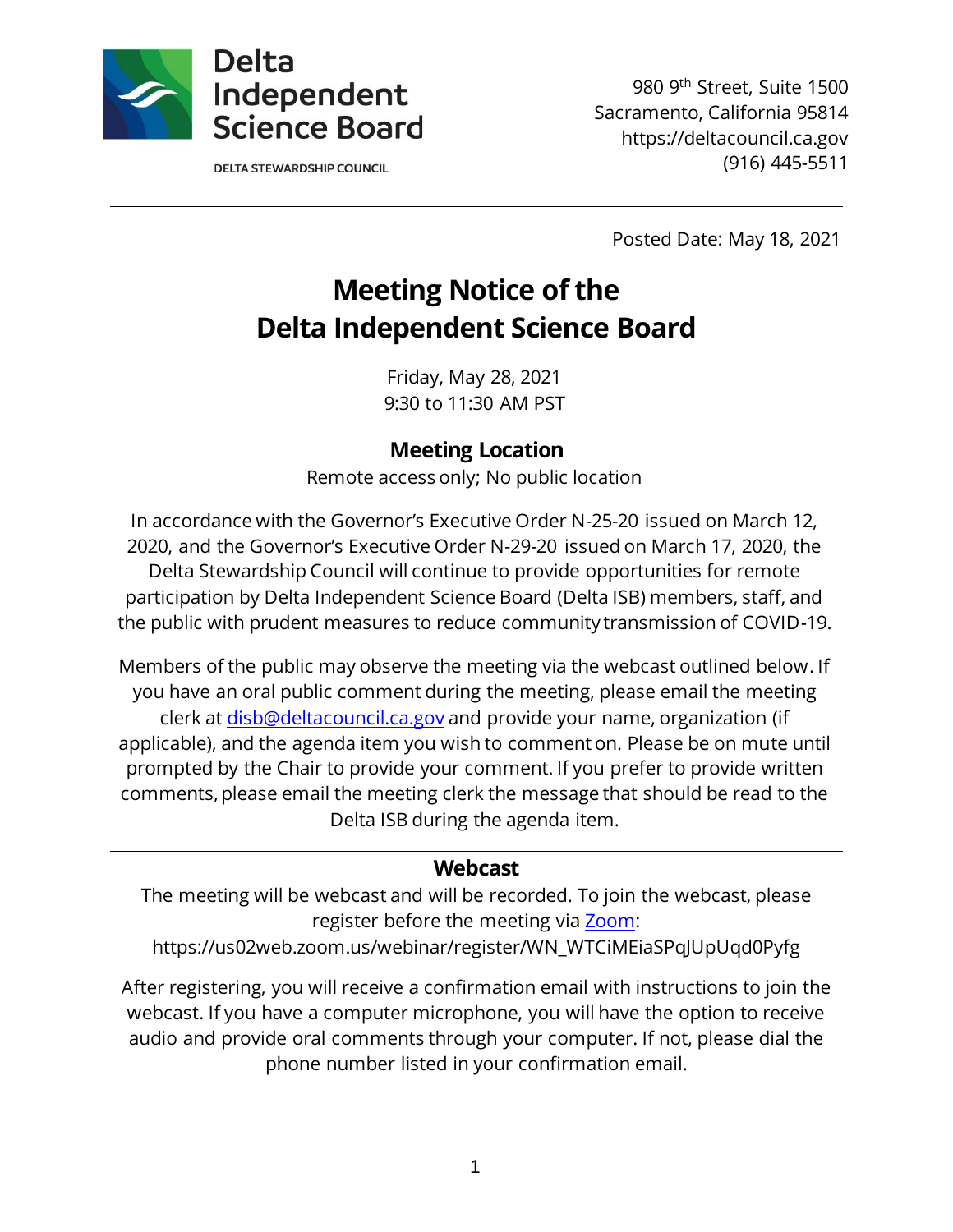Note: Accessing the Zoom webcast requires you to enter your name and email, which may be disclosed as public information. The signal for the live feed may be intermittent due to the internet infrastructure at your location.

#### **Other Remote Options**

If you need a phone only option, please call the meeting clerk at 916-445-0637 by 8:30 AM on Friday, May 28.

If you prefer a view-only option that does not require registration, the meeting will also be webcast on the [Delta Stewardship Council's YouTube channel:](https://youtu.be/eO7SNHmkUyw) https://youtu.be/eO7SNHmkUyw. With this option, you will not be able to provide oral comments.

### **Meeting Materials**

Materials referenced in this notice are available on the [events web page](https://deltacouncil.ca.gov/events.html) at https://deltacouncil.ca.gov/events.html. Members of the public are encouraged to visit the events web page to view the meeting materials.

# **Curtailment of Delta ISB Activities**

As discussed at recent Delta ISB meetings, the current appointment structure of Delta ISB members necessitates greatly curtailing the agenda and activities of the Delta ISB to a much lower level. Substantial delays in many of the Delta ISB's anticipated and legislatively mandated reviews, products, and activities are expected. The Delta ISB is committed to supporting science for the Delta's problems and problem-solving, and looks forward to returning to its high level of productivity as soon as the State fully resolves this issue.

#### **Purpose**

As part of the development of the Science Needs Assessment for the Sacramento-San Joaquin Delta, an interagency team with input from the Delta ISB has identified the need to develop a forecasting system to improve the integration of Delta science and technology across agencies to address the Delta's rapidly changing and interlinked challenges. To help stimulate discussion on forecasting needs in the Delta, Dr. Michael Dietze of Boston University will present a seminar on the opportunities and challenges with ecological forecasting.

This section describes the highlights. For more information about the meeting, refer to the agenda below.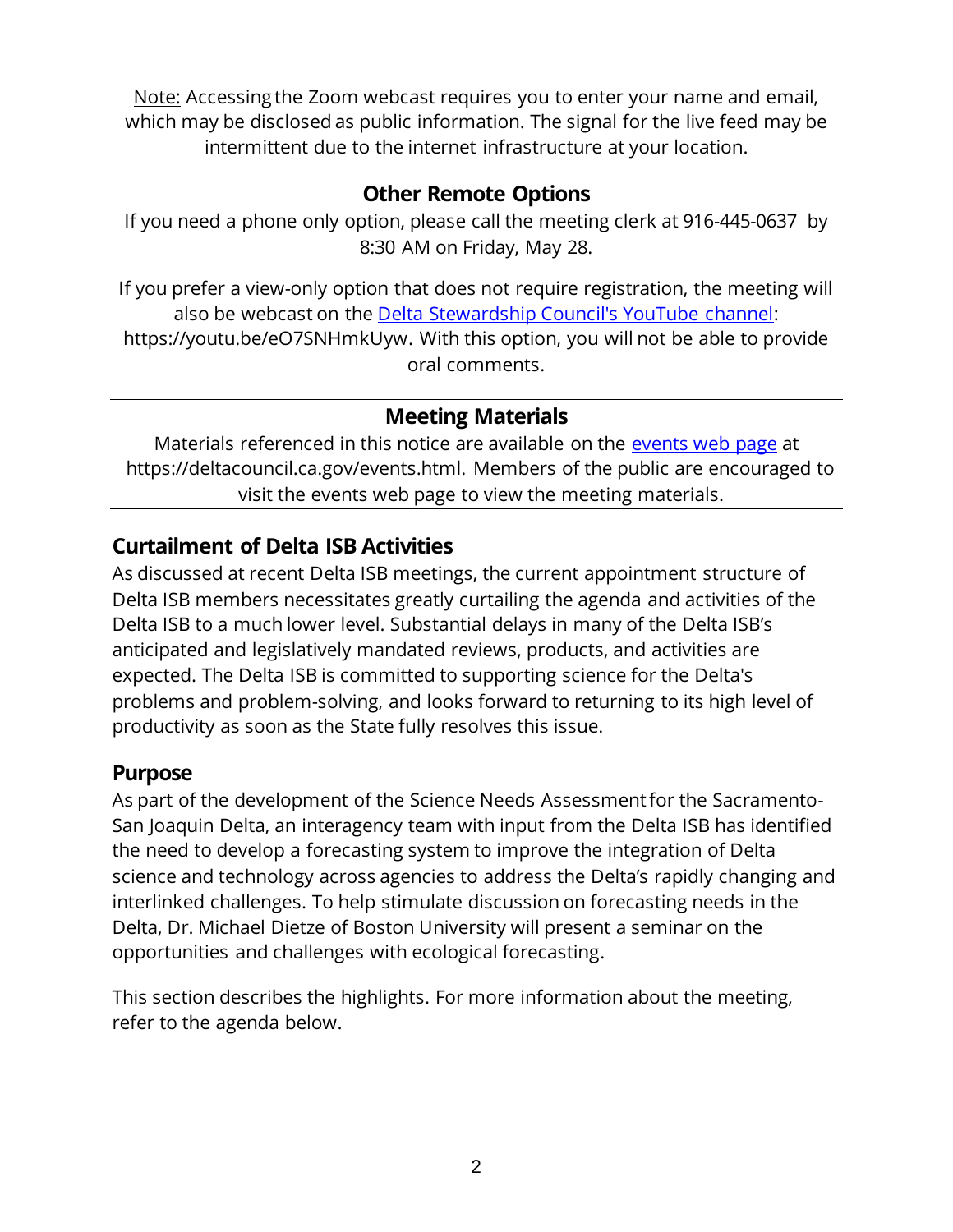# **Agenda**

The agenda items listed below may be considered in a different order pursuant to the determination of the Delta ISB chair. Times listed on the agenda are approximate only. At the discretion of the Delta ISB, all items appearing on this agenda, whether expressly listed for action, may be deliberated upon and may be subject to action.

~ 9:30 AM: Meeting Starts

- 1. Welcome and Declarations
- 2. Seminar: 21st Century Science For 21st Century Environmental Decision Making: The Challenges and Opportunities of Near-Term Iterative Ecological Forecasting by Dr. Michael Dietze (Boston University)

As part of the development of the Science Needs Assessment for the Sacramento-San Joaquin Delta, an interagency team with input from the Delta ISB has identified the need to develop a forecasting system to improve the integration of Delta science and technology across agencies to address the Delta's rapidly changing and interlinked challenges. To help stimulate discussion on forecasting needs in the Delta, Dr. Michael Dietze of Boston University will present a seminar on the opportunities, and challenges with ecological forecasting. For additional information on ecological forecasting, please review a recent article by Dr[. Dietze et al. \(2018\),](https://www.pnas.org/content/115/7/1424.short) titled "Iterative nearterm ecological forecasting: Needs, opportunities, and challenges."

- ~ 10:30 AM: Seminar Ends
	- 3. Delta ISB Chair Report and Business Matters
	- 4. Delta Stewardship Council Chair and Executive Officer Report (Information Item)
	- 5. Delta Lead Scientist Report (Information Item)

Dr. Laurel Larsen will report on recent advances in Delta science and research, including an overview of an article titled, "Response of Lower Sacramento River phytoplankton to high-ammonium wastewater effluent" [\(Strong et al. 2021\)](https://online.ucpress.edu/elementa/article/9/1/040/116040/Response-of-Lower-Sacramento-River-phytoplankton).

- 6. Preparation for Upcoming Delta ISB Meetings
- 7. Review of Items for Follow-up

Staff will provide a summary of any follow-up items for individual members